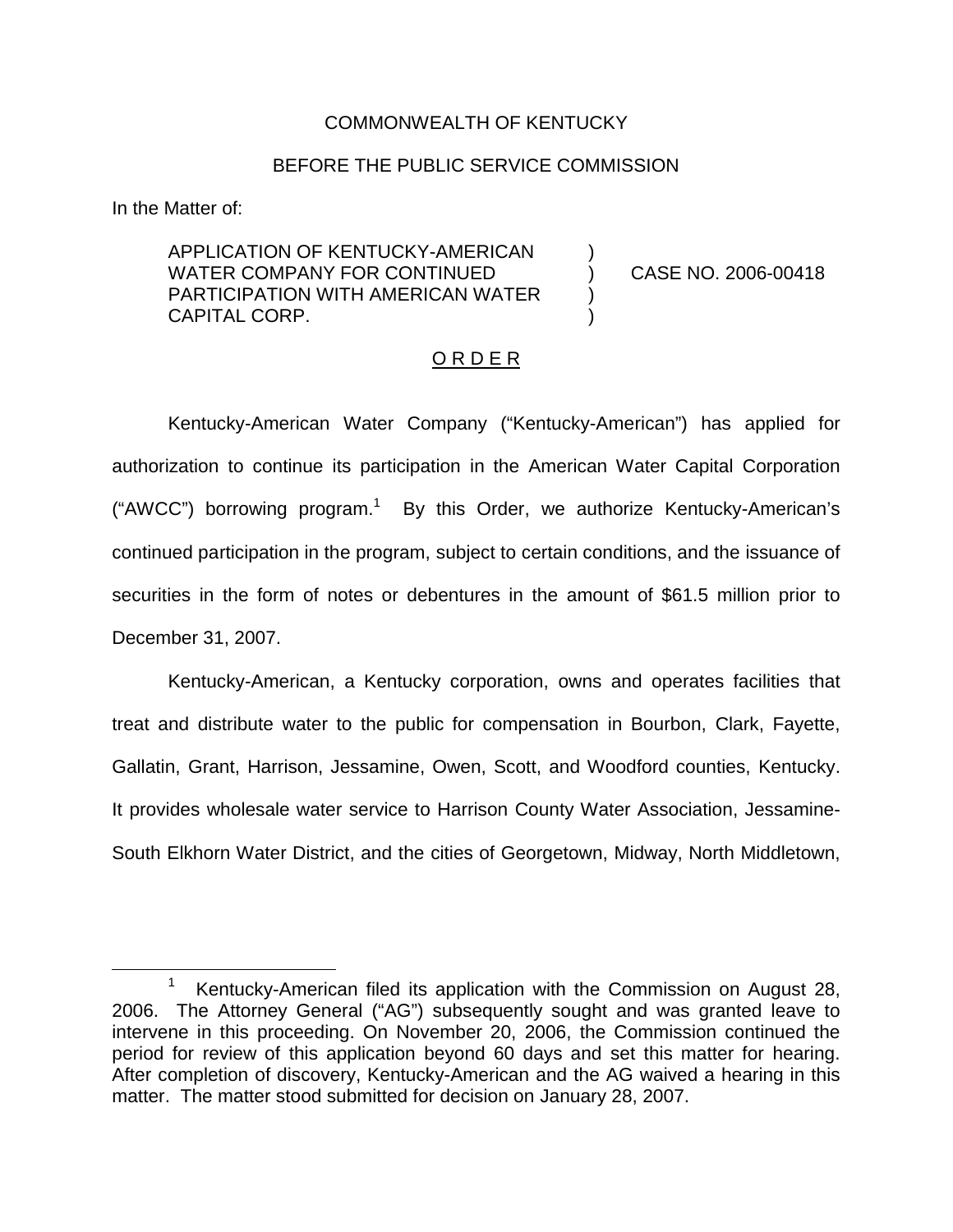Nicholasville, Versailles, and Winchester. It is a utility subject to Commission jurisdiction.<sup>2</sup>

American Water Works Company ("American Water"), a Delaware corporation whose operating subsidiaries provide water, wastewater and other water resource management services in 29 states and Canada, currently owns all outstanding shares of Kentucky-American stock.

In 2000 Kentucky-American sought Commission authorization to participate in a borrowing program that American Water made available to each of its subsidiaries.<sup>3</sup> Under this program, each American Water subsidiary entered into an agreement with AWCC, a wholly owned subsidiary of American Water, for financial services. AWCC would arrange for a syndicated bank credit line to provide for short-term loans and register its own debt securities for sale in the public market by filing shelf registration with the Securities and Exchange Commission. Each participant would provide AWCC with an estimate of its future borrowing requirements. AWCC would arrange borrowing commitments and programs to meet these commitments. The liability of each participant in the program was limited to its individual debt. All loans to the program participants were unsecured.

In support of its application, Kentucky-American asserted that pooling the borrowing requirements of American Water and its subsidiaries would result in lower

<sup>&</sup>lt;sup>2</sup> KRS 278.010(3)(d).

 $3$  Case No. 2000-00189, The Application of Kentucky-American Water Company for Approval of Participation in the Borrowing Program (Ky. PSC July 21, 2000).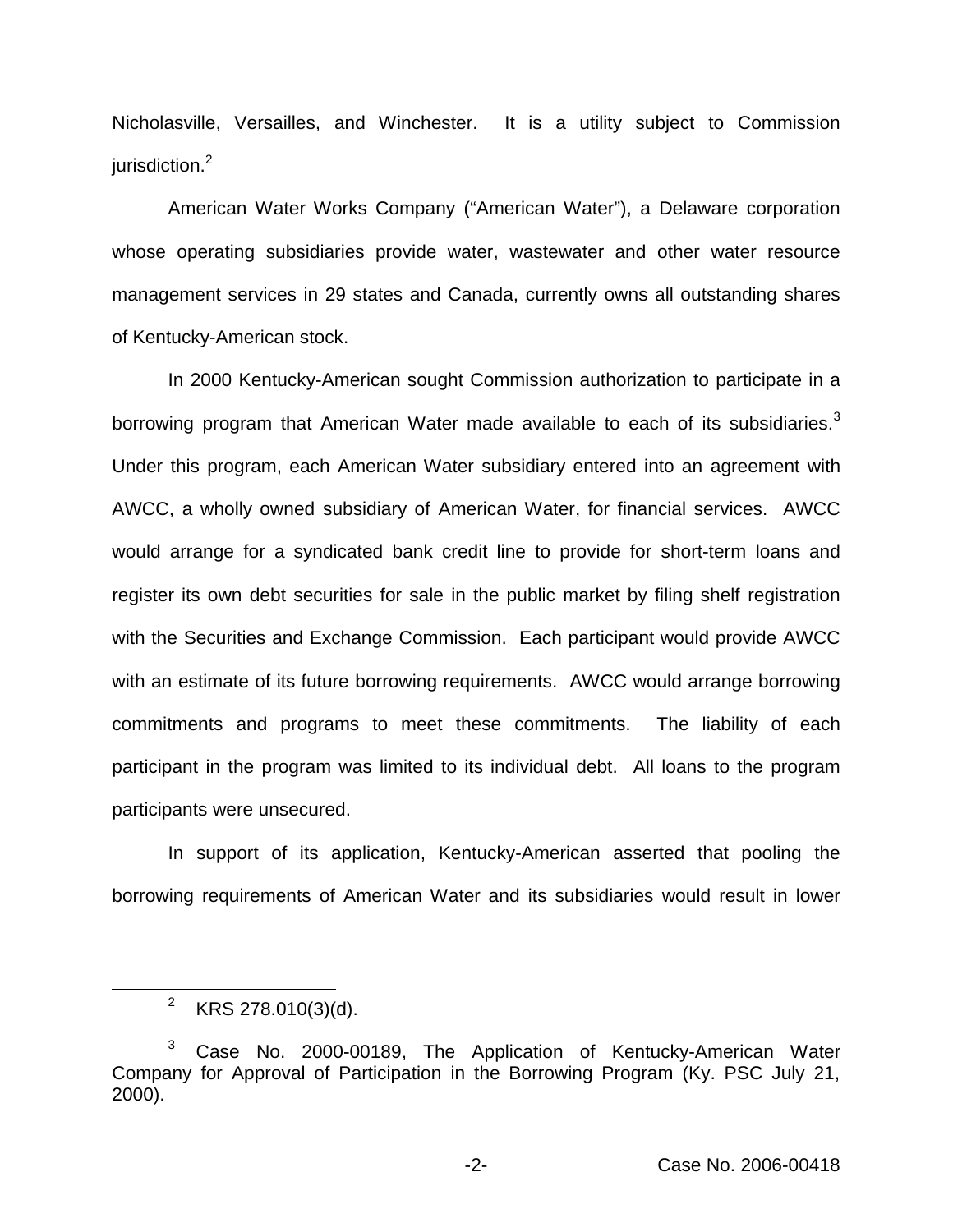capital costs. Because the issuance  $cost<sup>4</sup>$  associated with debt instruments will generally remain constant regardless of the size of the issuance, the pooling of longterm debt requirements would produce a reduced pro rata share of issuance costs for the program participants. Kentucky-American further asserted that larger sized debt issuances in the public market produced more favorable terms because lenders of larger loans are able to share their risk with others.

After considering Kentucky-American's application, the Commission found that Kentucky-American's entry into the proposed Financial Services Agreement ("Agreement") was appropriate for its provision of utility service and authorized Kentucky-American to enter into the Agreement and to issue securities in the form of notes or debentures in the amount of \$41.5 million prior to December 31, 2005.

In January 2003, RWE Aktiengesellschaft ("RWE") acquired indirect control of American Water through the purchase of American Water's common stock.<sup>5</sup> While Kentucky-American has continued to participate in the AWCC's borrowing program, AWCC ceased obtaining funds through outside sources and instead obtained its funding through direct loans from RWE.<sup>6</sup>

<sup>4</sup> Placement fees and legal fees are examples of issuance costs.

<sup>&</sup>lt;sup>5</sup> See Case No. 2002-00317, The Joint Petition of Kentucky-American Water Company, Thames Water Aqua Holdings GmbH, RWE Aktiengesellschaft, Thames Water Aqua US Holdings, Inc., Apollo Acquisition Company and American Water Works Company, Inc. for Approval of a Change of Control of Kentucky-American Water Company (Ky. PSC Dec. 20, 2002).

 $6$  Application at ¶ 10.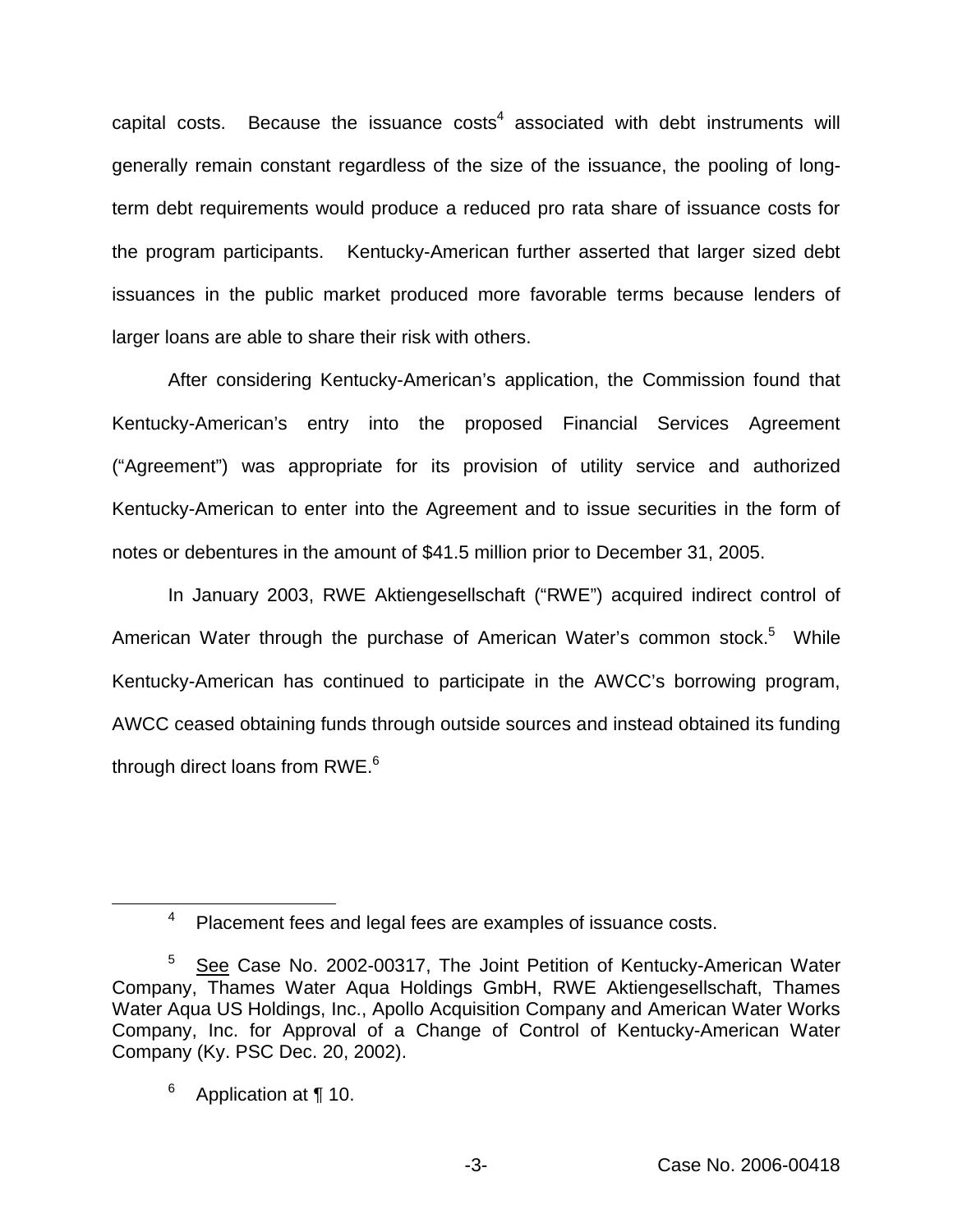RWE now intends to divest itself of its holdings in American Water $<sup>7</sup>$  and to</sup> terminate its support of AWCC. Once RWE has secured the necessary regulatory approvals for the sale of the American Water common stock, it will call the notes that support AWCC short-term debt; Kentucky-American's 5.65 percent Long-term Debt Series; and Kentucky-American's 4.75 percent Long-term Debt Series.

To address RWE's actions and to meet additional capital requirements, Kentucky-American plans several debt issuances prior to December 31, 2007. Kentucky-American's projected financing requirements for the calendar year 2007 are set forth in Table 1. Kentucky-American proposes to refinance those debt instruments affected by RWE's withdrawal of support with a \$41 million long-term debt issuance in May 2007. To maintain a reasonable relationship between long-term debt and common equity, it expects to make capital issuances in November 2006 and September 2007 of \$8 million and \$5.6 million, respectively.

| P.<br>ш |
|---------|
|---------|

| <b>Projected Month of</b><br><b>Debt Issuance</b> | Subject of<br>Refinancing                                                           | <b>Principal</b><br><b>Amount</b> |
|---------------------------------------------------|-------------------------------------------------------------------------------------|-----------------------------------|
| May 2007                                          | Short-term Debt<br>5.65% Series of Long-term Debt<br>4.75% Series of Long-term Debt | \$41.1 Million                    |
| November 2007                                     | Short-term Debt                                                                     | \$12.0 Million                    |
| September 2007                                    | Short-term Debt                                                                     | 8.4 Million                       |

In addition to the long-term borrowings, Kentucky-American's participation in the AWCC borrowing program will include support of the short-term debt issuances. AWCC

<sup>&</sup>lt;sup>7</sup> Case No. 2006-00197, The Joint Petition of Kentucky-American Water Company, Thames Water Aqua Holdings GmbH, RWE Aktienqesellschaft, Thames Water Aqua U.S. Holdings, Inc. and American Water Works Company, Inc. for Approval of a Change in Control of Kentucky-American Water Company (Ky. PSC April 16, 2007).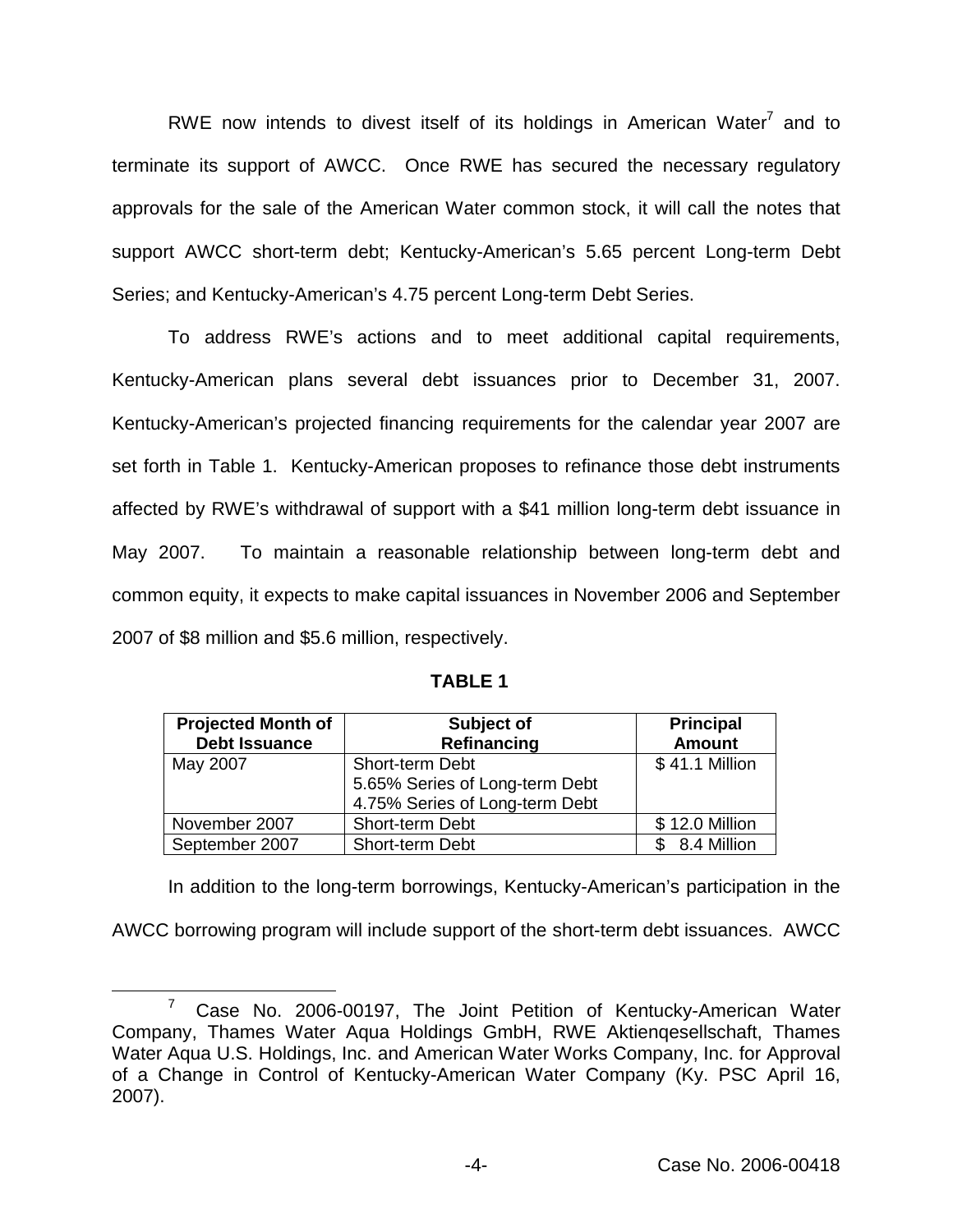has closed on an \$800 million revolving credit facility to serve as a back-up to its commercial paper program and plans to begin issuing the new commercial paper in the near future. The new commercial paper program is expected to have average outstanding borrowing of \$450 million with maturities between one day and 90 days. AWCC expects this program to result in \$158,000 in annual savings to AWCC over the present arrangement.<sup>8</sup>

The record in this proceeding clearly demonstrates that Kentucky-American's continued participation in the AWCC borrowing program will result in a reduction to the cost of Kentucky-American's short-term and long-term debt, which will ultimately benefit Kentucky-American's ratepayers. Kentucky-American estimates that, as a result of its past participation in the AWCC borrowing program, it will realize future annual net savings of \$286,159.<sup>9</sup> From 2001 through 2006 Kentucky-American realized net cumulative savings of \$1.23 million.<sup>10</sup>

The Commission finds that Kentucky-American's past actions require greater Commission oversight of Kentucky-American's future participation in the AWCC Borrowing Program. During the period from July 21, 2001, to the present, Kentucky-American issued  $$53,000,000^{11}$  - \$12,500,000 more than we authorized.<sup>12</sup> To avoid

- <sup>9</sup> Kentucky-American's Response to Commission Staff's First Information Request, Item 1.
	- $10$  Id.

<sup>11</sup> Issuance of 3/29/2001  $$15,500,000$ **Issuance of 6/12/2002** \$24,000,000 **Issuance of 3/1/2004**  $$14,000,000$ Total Issuances \$53,500,000

 $12$  \$53,500,000 - \$41,000,000 = \$12,500,000.

<sup>&</sup>lt;sup>8</sup> Kentucky-American's Response to AG Request for Information, Item 1-2.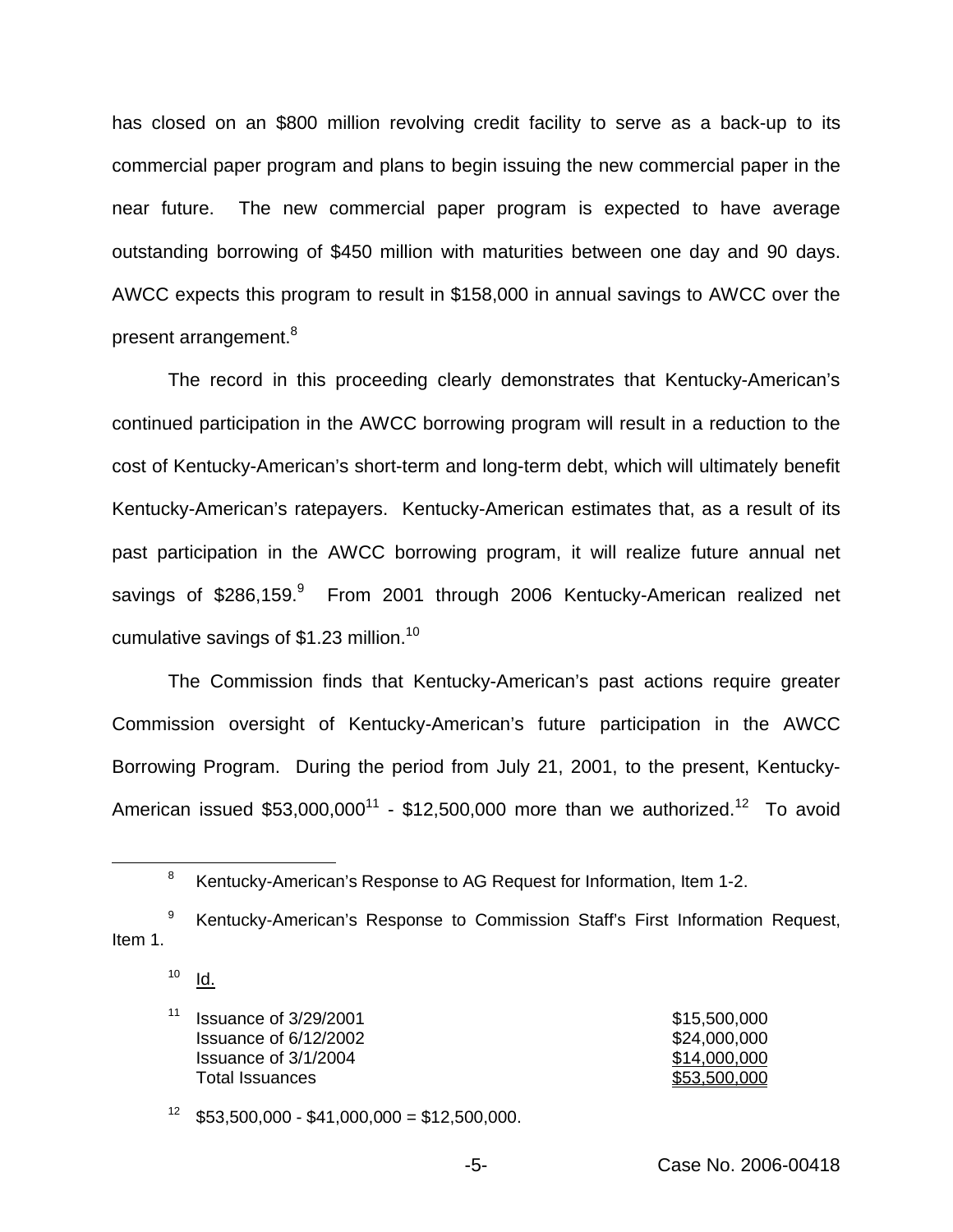any repetition of this conduct, we condition our approval of Kentucky-American's continued participation in the AWCC Borrowing Program upon Kentucky-American providing at least 15 days prior written notice to the Commission of the issuance of any long-term debt in conjunction with the AWCC Borrowing Program. In such notice, Kentucky-American's President and Treasurer shall certify under oath the amount of the issuance and that the debt issuance does not exceed the total amount authorized in this Order.

The Commission, having reviewed the evidence of record and being otherwise sufficiently advised, finds that:

1. Kentucky-American's entry into the Agreement and participation in the borrowing program with AWCC are for a lawful object within the corporate purposes of its utility operation, are necessary and appropriate for and consistent with the proper performance of the utility's service to the public and will not impair its ability to perform that service, and are reasonable, necessary, and appropriate for such purposes.

2. Kentucky-American's proposed issuance of securities in the form of notes or debentures in an aggregate amount of \$61,500,000 for the purpose of refunding or refinancing existing short-term and long-term debt is for a lawful object within the corporate purposes of its utility operation, is necessary and appropriate for and consistent with the proper performance of the utility's service to the public and will not impair its ability to perform that service, and is reasonable, necessary, and appropriate for such purposes and should be approved.

3. At least 15 days prior to Kentucky-American's issuance of any notes or debentures that have been authorized herein, Kentucky-American should notify the Commission in writing of the proposed issuance. In this notice, Kentucky-American's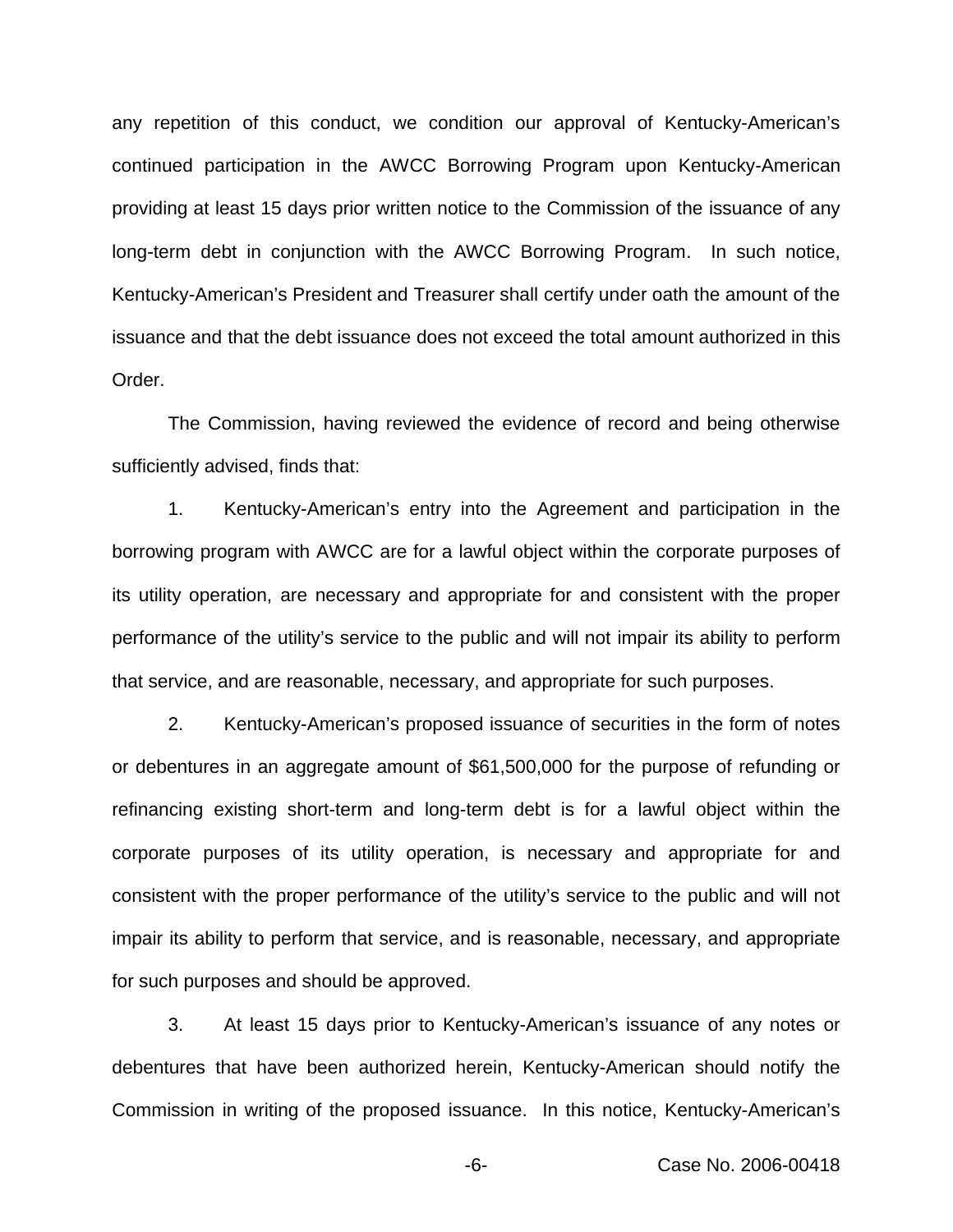President and Treasurer should certify under oath the amount of the issuance and that the debt issuance does not exceed the total amount authorized in this Order.

4. The specific terms and conditions of each issuance under the borrowing program set forth in the Agreement are not known at this time. Therefore, Kentucky-American should be required to inform the Commission of the terms and conditions of each issuance covered by the borrowing program.

5. Kentucky-American should obtain Commission approval prior to the issuance of any security or long-term evidences of indebtedness not specifically set forth in its application and included in the \$61,500,000 refunding or refinancing.

IT IS THEREFORE ORDERED that:

1. Kentucky-American is authorized to enter into the Agreement with AWCC and to participate in its borrowing program.

2. Kentucky-American is authorized to issue securities in the form of notes or debentures in an aggregate amount of \$61,500,000 from time to time prior to December 31, 2007 for the purpose of refunding or refinancing existing short-term and long-term debt.

3. At least 15 days prior to Kentucky-American's issuance of any notes or debentures that have been authorized herein, Kentucky-American shall notify the Commission in writing of the proposed issuance. In this notice, Kentucky-American's President and Treasurer shall certify under oath the amount of the issuance and that the debt issuance does not exceed the total amount authorized in this Order.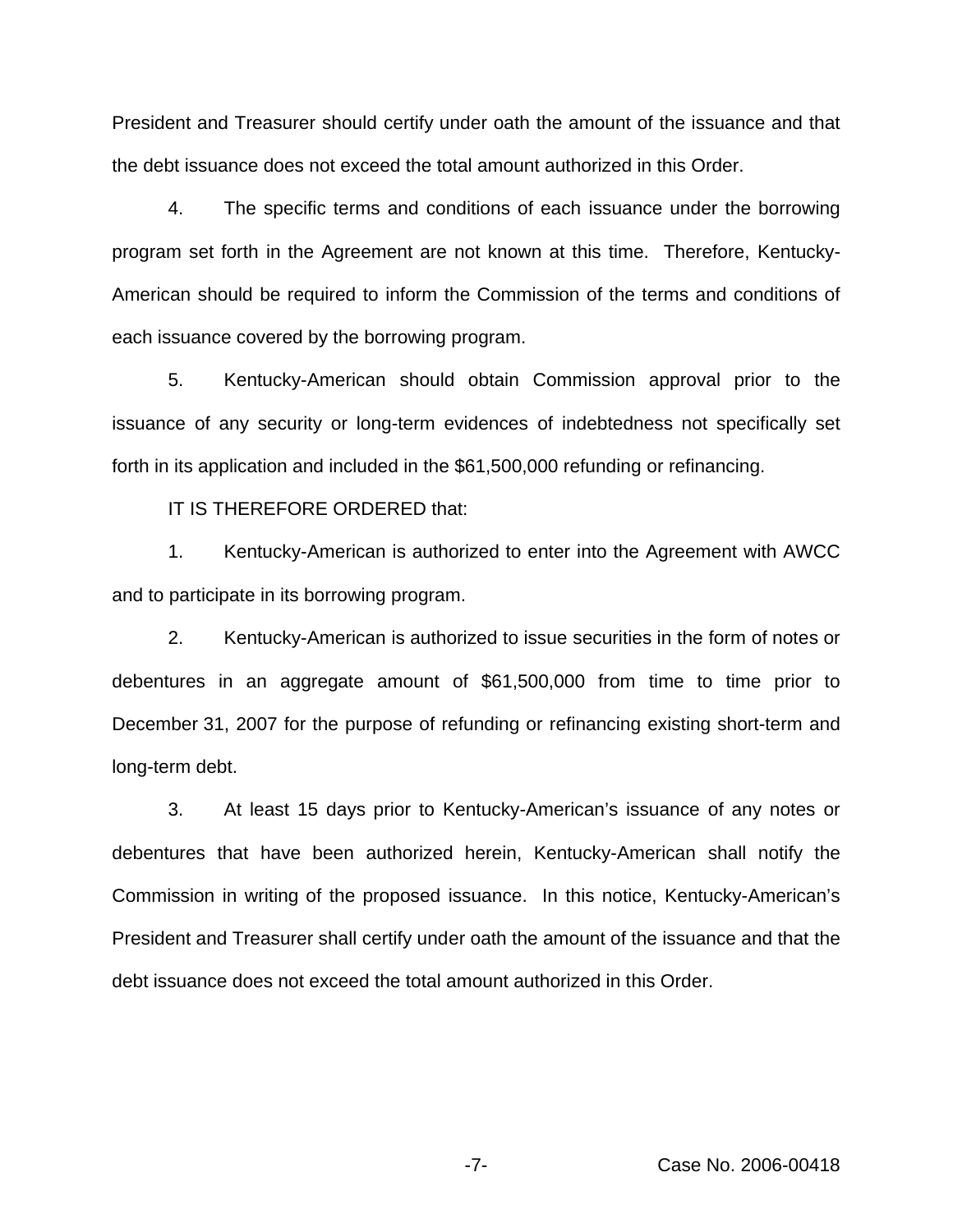4. For all securities or evidences of indebtedness that have a term exceeding 2 years and that are issued under the Agreement's borrowing program, Kentucky-American shall file a report detailing the terms and conditions of the particular securities issued. It shall include an analysis showing that the interest rate for the securities was the most reasonable under the circumstances at the time of the issuance. This report shall be filed with the Commission within 10 days of the completion of the issuance.

5. Kentucky-American shall obtain Commission approval prior to the issuance of any security or long-term evidences of indebtedness not specifically set forth in its application and included in the \$61,500,000 refunding or refinancing.

6. The proceeds from the financing authorized herein shall be used only for the lawful purposes set out in the application.

7. Kentucky-American's failure to comply with Ordering Paragraph 3 of this Order when issuing any security or long-term evidences of indebtedness as part of the AWCC Borrowing Program shall be deemed an issuance of a security or long-term evidences of indebtedness without prior Commission authorization and shall subject Kentucky-American and its officials to the penalties of KRS 278.990(1).

Nothing contained herein shall be deemed a warranty of the Commonwealth of Kentucky, or any agency thereof, of the financing herein authorized.